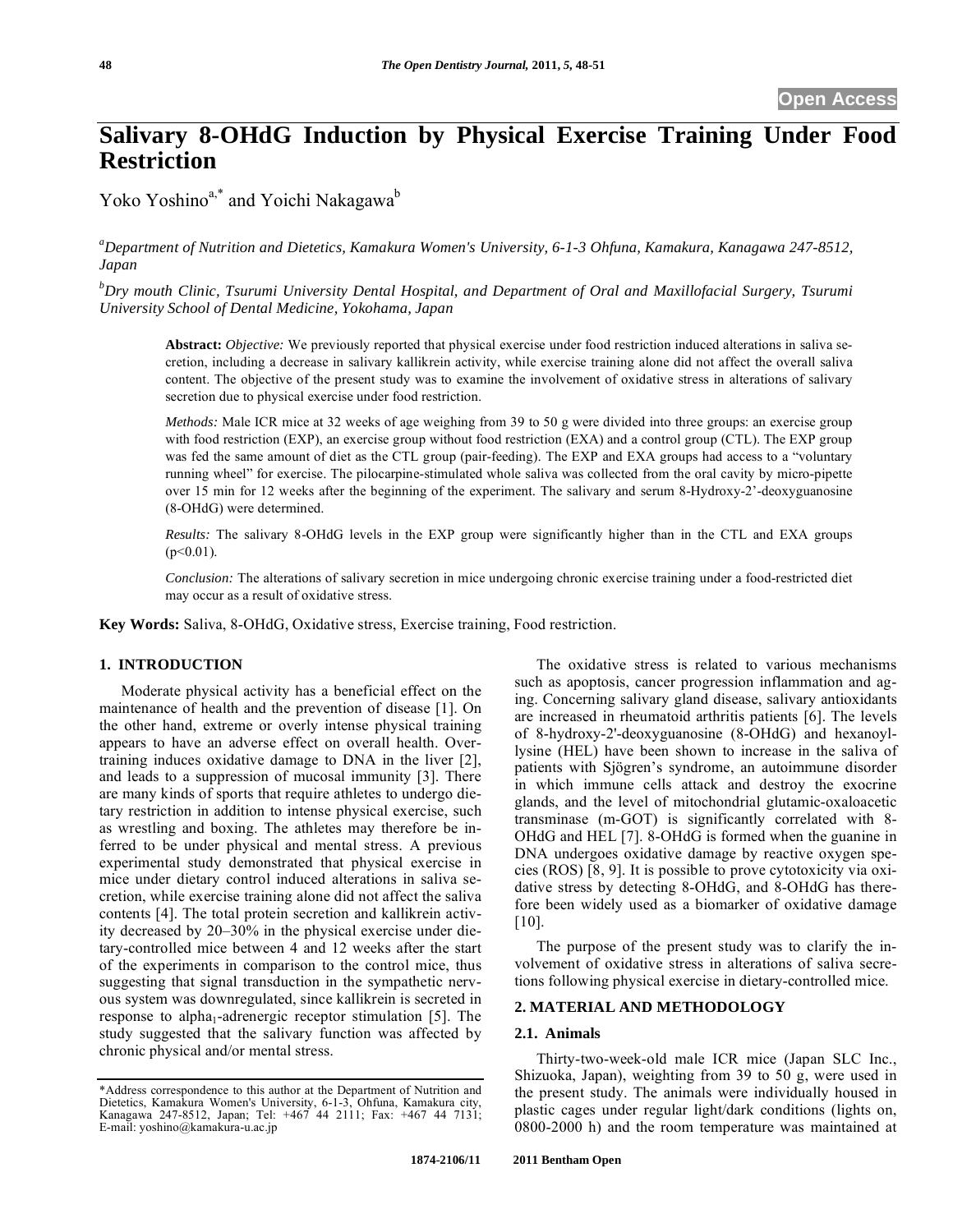$23 \pm 1$ °C and the humidity was between 60 and 80%. Animals had access water ad libitum and laboratory pellets (CE-2; CLEA Japan, Inc., Tokyo, Japan) twice a day, in the morning (9:30-10:30) and evening (16:30-17:30).

#### **2.2. Experimental Conditions**

The animals were divided into three groups according to the experimental condition; an exercise with food restriction (EXP), an exercise without food restriction (EXA) and control (CTL). For exercise in the EXP and EXA groups, a "voluntary running wheel" was used. Mice were housed individually in cages equipped with a running wheel (20-cm in diameter, Shinano Co., Tokyo, Japan). Each wheel revolution was registered by a magnetic switch, which was connected to a counter. The number of revolution was recorded daily [11, 12]. The EXA and CTL mice were fed ad libitum for an hour twice a day, thus the EXA mice showed more food consumption than the CTL mice. The EXP group was fed the same amount of food as the CTL (pair-feeding).

It is well established that rats fed a liquid diet exhibit a parotid gland atrophy and decrease of salivary protein secretion [13, 14]. The changes are thought to result from decreased gland function due to the elimination of the requirement for mastication of food. And then, the EXP group was fed the same amount of food as the CTL to compensate the difference of mastication.

#### **2.3. Collection of Saliva**

Saliva was stimulated by 0.2 ml of pilocarpine  $(0.5)$ mg/kg, ip injection, Wako Pure Chemical Ind., Osaka, Japan), and was collected under general anesthesia (60 mg/kg body weight of ketamine, Sankyo Co., Tokyo, Japan; and 6 mg/kg body weight of xylazine, Bayer chemicals Japan Ltd., Tokyo Japan) at 4, 8, and 12 weeks in the experiment (at the same time of the day). Saliva collection was started 5 min after pilocarpine injection. Saliva was collected from the oral cavity by micropipette for 15 min and it was placed in micro-centrifuged tubes placed in an ice bath and weighed. After collecting saliva, mice were further anaesthetised with ether and collected blood from an artery. Blood samples were centrifuged at  $3,000 \times g$  for 5 min to obtain sera. Saliva and sera sample were stored at -80 C until the analyses were performed.

All experimental procedures were carried out in accordance with the European Convention for the Protection of Vertebrate Animals used for Experimental and Other Scientific Purposes and were approved by the Committee on Animal Care of Tsurumi University School of Dental Medicine.

#### **2.4. Determination of Saliva and Serum 8-OHdG**

Saliva and sera samples were centrifuged at  $5,000 \times g$  for 5 min. A competitive enzyme-linked immunosorbent assay (ELISA) was conducted for samples in triplicate using an 8- OHdG monoclonal antibody (Institute for the Control of Aging, Shizuoka, Japan). A 50-µl aliquot of each saliva or sera supernatant samples was placed in the wells of a 96-well plate and were incubated for 1 hr. The wells were washed 3 times with a buffer solution, and  $100 \mu l$  of an HRPconjugated anti-mouse IgG antibody was added and incubated at room temperature for 1 hr. The wells were washed 3 times with wash buffer, and 100 µl of hydrogen peroxide/citric acid containing phosphate-buffered 1% 3, 3', 5, 5' tetramethylbenzidine was added. After 15 min, 1 M phosphate buffer was added into the well to stop the reaction. The absorbance of the reaction mixture was measured at 450 nm with a micro-plate reader (Bio-Rad Laboratories, Inc., USA), and a standard curve was used to determine the amount of 8- OHdG present in the test samples.

# **2.5. Statistical Analysis**

All results are expressed as the mean  $\pm$  SD. The statistical analyses were performed with one-way ANOVA when comparing the three experimental groups and the Mann-Whitney U test was used when the EXP and EXA groups were compared with the CTL group. P-values of less than 0.05 were considered to be statistically significant.

#### **3. RESULTS**

8-OHdG levels in the EXP saliva were significantly higher (16.33  $\pm$  4.33 ng/ml) than in the CTL group (8.92  $\pm$ 0.77 ng/ml) and the EXA group  $(9.56 \pm 1.82 \text{ ng/ml})$  (p<0.01) (Fig. **1**). On the other hand, 8-OHdG levels in the sera of the EXP mice  $(6.59 \pm 4.33 \text{ ng/ml})$  were not significantly different compared with the CTL (6.99  $\pm$  0.46 ng/ml) and EXA groups  $(6.83 \pm 0.78 \text{ ng/ml})$ , thus suggesting that 8-OHdG was secreted from the salivary gland, but was not present in serum.

#### **4. DISCUSSION**

The present study demonstrated a significant increase of the oxidative stress marker 8-OHdG in saliva in mice undergoing long-term exercise training under diet restrictions. Because there were no increases in HEL or m-GOT levels (date not shown), the guanine in DNA underwent oxidative damage by ROS without apparent occurring lipid peroxidation or cell damage. In the group of mice with long-term exercise and without food restrictions, changes in the saliva secretion and salivary protein contents were not recognized, and the level of salivary 8-OHdG was not altered. Therefore, these results suggest that an increase in oxidative stress markers in saliva is related to the alteration of salivary secretion and qualitative changes in salivary proteins.

The oxidative stress is related to various mechanisms such as apoptosis, cancer progression, inflammation and aging. There are many putative roles for nitric oxide (NO) in the salivary glands, and include ensuring an adequate blood supply during long-term salivary secretion, serving as a feedback mechanism to the periacinar neurones, regulating cell growth and differentiation in the surrounding tissue, and participating in the host defense barrier [15]. Regarding the role of NO signaling in salivary secretion,  $\beta$ -adrenergic receptor stimulation activates NO production via NO synthase (NOS). Both endogeneous and exogeneous NO activate cGMP synthesis and G kinase. Following activation of the  $NO/cGMP/G$  kinase pathway, the Ca<sup>2+</sup> signal induced by stimulation of the PLC-coupled receptor, muscarinic and alpha-adrenergic receptors, is amplified, forming the basis for propagated secretion (15). On the other hand, NO has been shown to play a role in the pathogenesis of a number of oral diseases. Aberrant NO production in the acinar cells may contribute to the disease progression in Sjögren's syndrome [15, 16]. The levels of 8-OHdG have been shown to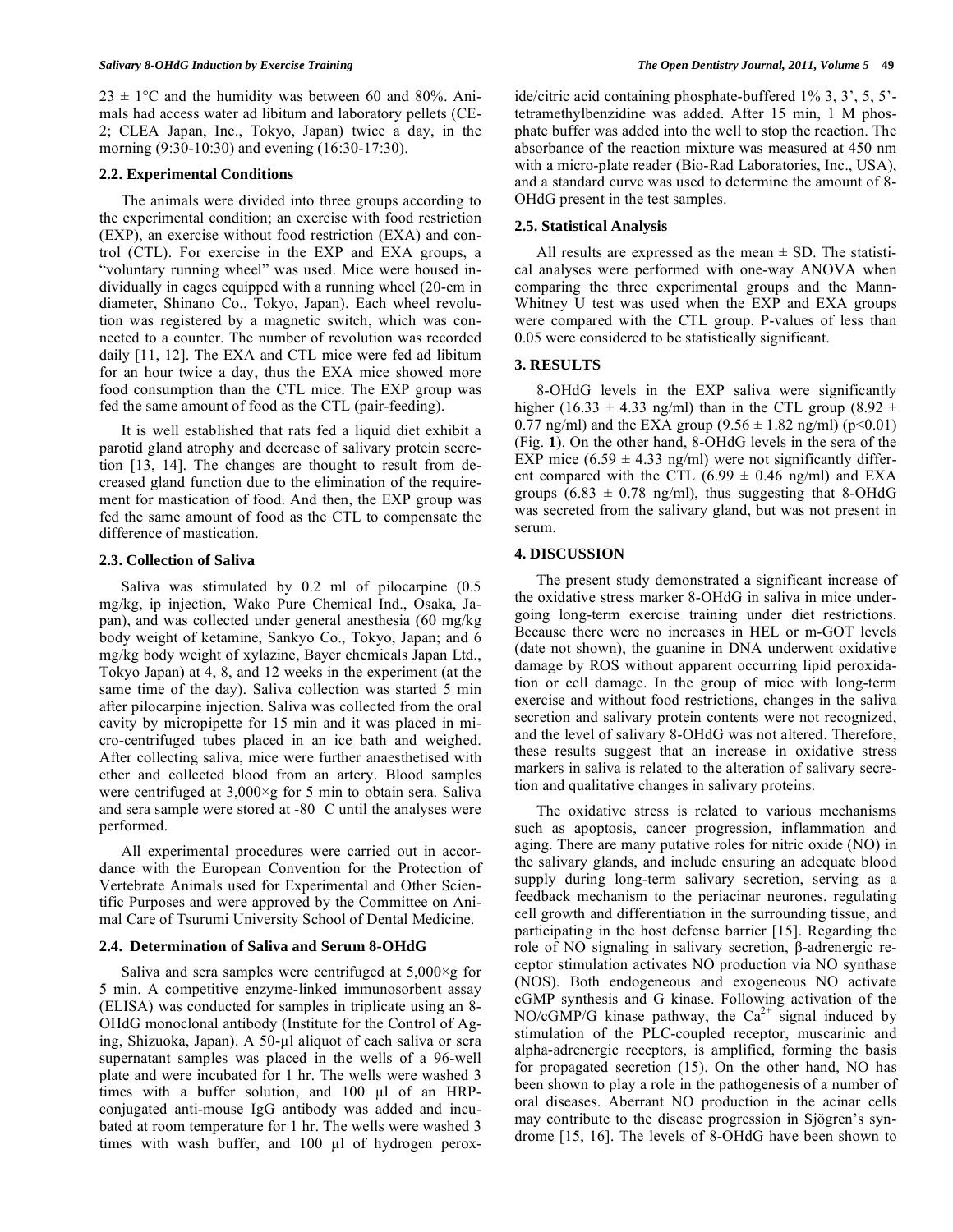

**Fig. (1).** Changes of saliva and serum 8-OHdG.

Saliva is collected from the oral cavity for 15 min after the injection of pilocarpine. The 8-OHdG levels were assessed by competitive enzyme-linked immunosorbent assay (ELISA) using an 8-OHdG monoclonal antibody. The 8-OHdG levels are indicated in saliva (A) and serum (B). Values of saliva are the means  $\pm$  SD of nine mice in the CTL, six mice in the EXA, five mice in the EXP. Values of serum are the means  $\pm$  SD of six mice in the CTL, five mice in the EXA, five mice in the EXP. \*\**p* < 0.01, Mann-Whitney's *U*test.

increase in the saliva of patients with Sjögren's syndrome [7].

Increase of salivary 8-OHdG is thought to be due oxidative damage of the salivary glands. One of the possible reasons in the increase of oxidative stress is speculated to be chronic stimulation of adrenergic receptor. Isoproterenol induces cAMP *via*  $\beta$ -adrenergic receptor stimulation, and cAMP-dependent protein kinase A (PKA), which is activated by cAMP, stimulates the secretion of salivary proteins. Isoproterenol-stimulated secretion is associated with increased oxygen and glucose consumption [17]. Lipid peroxidation in the submandibular gland is increased following a single injection of isoproterenol, and accordingly the activity of the antioxidative enzyme superoxide dismutase (SOD) is increased [18]. Reactive oxygen species (ROS) such as superoxide anion, hydroxyl radicals, and hydrogen peroxide are constantly produced in aerobic organisms. The superoxide dismutases (SOD) are antioxidative enzymes that act as a first defense against oxidative stress [18]. Long-term physical exercise under dietary control is speculated to induce physical and/or mental stress, and therefore causes chronic stimulation of the sympathetic receptors [4]. Salivary oxidants might be increased by chronic and excessive  $\beta$ adrenoceptor stimulation as a result of the imbalance of oxidants and antioxidants, namely the accumulation of ROS and the anti-ROS SOD activity.

In isolated rat mesenteric arteries, selective stimulation of alpha<sub>1</sub>-adrenoceptors with phenylephrine induced matrix metalloproteinase (MMP) transactivation of the epidermal growth factor receptor (EGFR), mitochondrial ROS production and vasoconstriction [19]. The study suggests that vascular disease is established by adrenoceptor stimulation, and oxidative stress contributes to this process. The mechanism is an attractive one to explain the results of the present study. The decrease of salivary kallikrein activity in mice undergoing chronic exercise training under dietary restriction might occur as a result of ROS production.

Chronic stress is known to affect salivary gland function. Chronic exposure of rats to light promotes the degradation of parotid acini and the desensitization of submandibular gland  $\beta$ -adrenergic receptors [20], and alpha<sub>2</sub>-adrenergic desensitization was observed in these constant light-exposed rats as well as restraint-stress rats, in which 2 h daily immobilization was induced for 14 days [21]. Because the localization changes of these receptors following agonist stimulation are well-known phenomena, there is a possibility that desensitization occurs under stress conditions such as physical exercise training under dietary-restricted conditions. Since kallikrein is secreted in response to alpha<sub>1</sub>-adrenergic receptor stimulation [5], down regulation might be involved in the  $alpha<sub>1</sub>$ -adrenergic receptor stimulation.

The present study suggests the involvement of oxidative stress in salivary changes due to chronic stress. Therefore, further investigations into the participation of NO and ROS and their role in the intracellular signal transduction are required.

# **5. ACKNOWLEDGEMENT**

Funding: This study was supported in part by a Grant-in-Aid for Scientific Research from Ministry of Education, Culture, Sports, Science and Technology of Japan.

Ethical approval: All experimental procedures were carried out in accordance with the European Convention for the Protection of Vertebrate Animals used for Experimental and Other Scientific Purposes and were approved by the Committee on Animal Care of Tsurumi University School of Dental Medicine.

#### **REFERENCES**

- [1] Bauman AE. Updating the evidence that physical activity is good for health: an epidemiological review 2000-2003. J Sci Med Sport 2004; 7(1 Suppl): 6-19.
- [2] Ogonovszky H, Sasvari M, Dosek A, *et al*. The effects of moderate, strenuous, and overtraining on oxidative stress markers and DNA repair in rat liver. Can J Appl Physiol 2005; 30(2): 186-95.
- [3] Kimura F, Aizawa K, Tanabe K, *et al*. A rat model of saliva secretory immunoglobulin: a suppression caused by intense exercise. Scand J Med Sci Sports 2008; 18(3): 367-72.
- [4] Yoshino Y, Yamane A, Suzuki M, Nakagawa Y. Availability of saliva for the assessment of alterations in the autonomic nervous system caused by physical exercise training. Arch Oral Biol 2009; 54(11): 977-85.